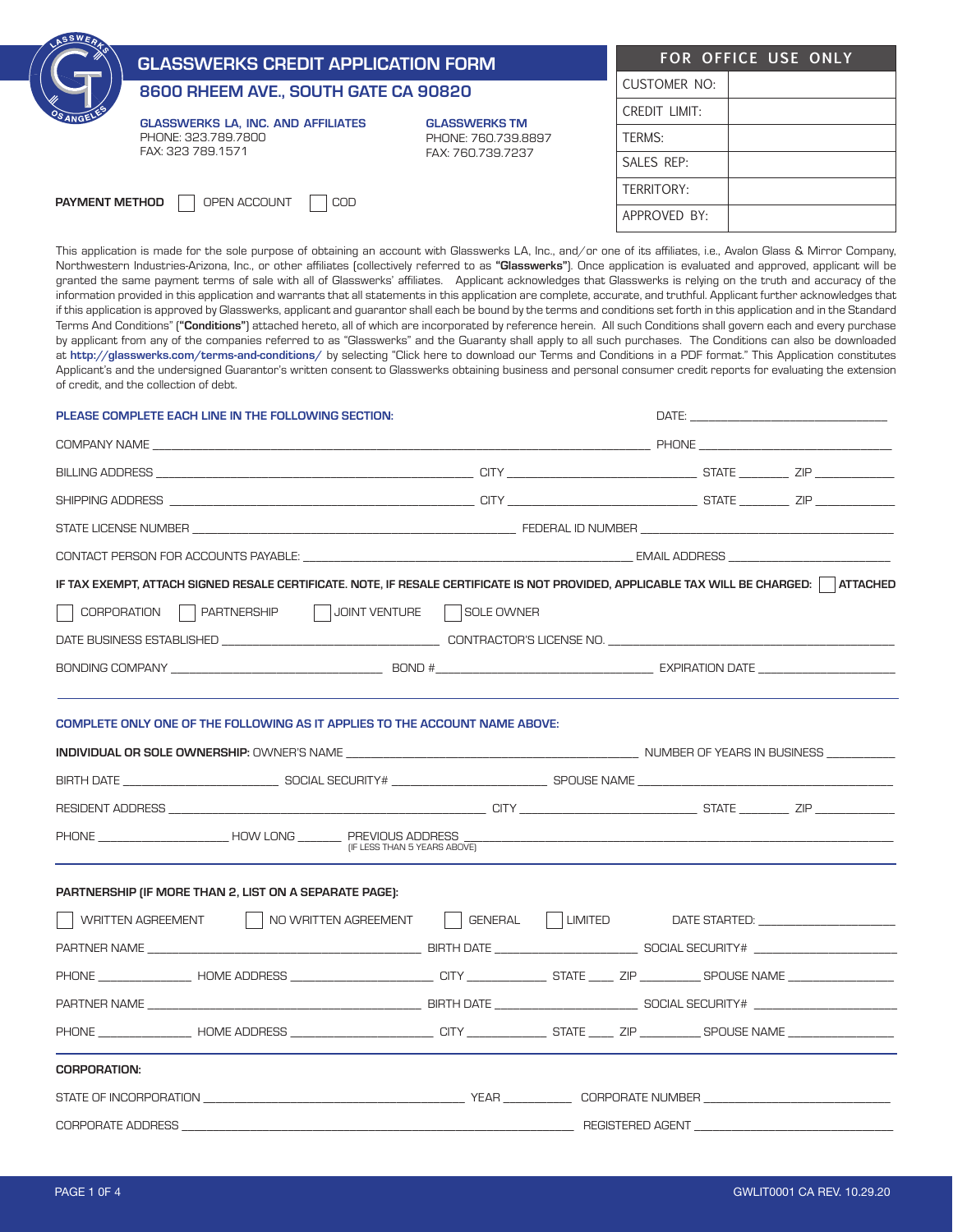**GLASSWERKS CREDIT APPLICATION**

| <b>ILIST ADDITIONAL OWNERS ON SEPARATE PAGET</b>                                                                                                                                        | APPROXIMATE PRESENT NET WORTH OF CORPORATION \$                                                                                                                                                                                                                                                                                                                                                                                                                                                                                                                                                                                                                                                                                                                                                                                                                                                                                                          |                                |      |  |
|-----------------------------------------------------------------------------------------------------------------------------------------------------------------------------------------|----------------------------------------------------------------------------------------------------------------------------------------------------------------------------------------------------------------------------------------------------------------------------------------------------------------------------------------------------------------------------------------------------------------------------------------------------------------------------------------------------------------------------------------------------------------------------------------------------------------------------------------------------------------------------------------------------------------------------------------------------------------------------------------------------------------------------------------------------------------------------------------------------------------------------------------------------------|--------------------------------|------|--|
|                                                                                                                                                                                         |                                                                                                                                                                                                                                                                                                                                                                                                                                                                                                                                                                                                                                                                                                                                                                                                                                                                                                                                                          |                                |      |  |
|                                                                                                                                                                                         |                                                                                                                                                                                                                                                                                                                                                                                                                                                                                                                                                                                                                                                                                                                                                                                                                                                                                                                                                          |                                |      |  |
|                                                                                                                                                                                         |                                                                                                                                                                                                                                                                                                                                                                                                                                                                                                                                                                                                                                                                                                                                                                                                                                                                                                                                                          |                                |      |  |
| HAVE YOU, OR ANY COMPANY WHICH YOU BEEN AN OWNER, FILED FOR BANKRUPTCY? YES                                                                                                             |                                                                                                                                                                                                                                                                                                                                                                                                                                                                                                                                                                                                                                                                                                                                                                                                                                                                                                                                                          |                                | NO I |  |
|                                                                                                                                                                                         |                                                                                                                                                                                                                                                                                                                                                                                                                                                                                                                                                                                                                                                                                                                                                                                                                                                                                                                                                          |                                |      |  |
|                                                                                                                                                                                         |                                                                                                                                                                                                                                                                                                                                                                                                                                                                                                                                                                                                                                                                                                                                                                                                                                                                                                                                                          |                                |      |  |
|                                                                                                                                                                                         |                                                                                                                                                                                                                                                                                                                                                                                                                                                                                                                                                                                                                                                                                                                                                                                                                                                                                                                                                          |                                |      |  |
|                                                                                                                                                                                         |                                                                                                                                                                                                                                                                                                                                                                                                                                                                                                                                                                                                                                                                                                                                                                                                                                                                                                                                                          |                                |      |  |
|                                                                                                                                                                                         |                                                                                                                                                                                                                                                                                                                                                                                                                                                                                                                                                                                                                                                                                                                                                                                                                                                                                                                                                          |                                |      |  |
|                                                                                                                                                                                         |                                                                                                                                                                                                                                                                                                                                                                                                                                                                                                                                                                                                                                                                                                                                                                                                                                                                                                                                                          |                                |      |  |
| REGULAR CHECKING                                                                                                                                                                        | SAVINGS <sup></sup>                                                                                                                                                                                                                                                                                                                                                                                                                                                                                                                                                                                                                                                                                                                                                                                                                                                                                                                                      | LOAN(S)                        |      |  |
|                                                                                                                                                                                         |                                                                                                                                                                                                                                                                                                                                                                                                                                                                                                                                                                                                                                                                                                                                                                                                                                                                                                                                                          |                                |      |  |
|                                                                                                                                                                                         |                                                                                                                                                                                                                                                                                                                                                                                                                                                                                                                                                                                                                                                                                                                                                                                                                                                                                                                                                          |                                |      |  |
| ATTACH A CURRENT FINANCIAL STATEMENT OR MOST RECENT TAX RETURN TO THIS APPLICATION FOR CREDIT EVALUATION PURPOSES.                                                                      | ALL INFORMATION WILL BE HELD IN STRICT CONFIDENCE.                                                                                                                                                                                                                                                                                                                                                                                                                                                                                                                                                                                                                                                                                                                                                                                                                                                                                                       |                                |      |  |
| PLEASE LIST THREE MAJOR GLASS TRADE REFERENCES. PLEASE LIST COMPLETE NAME, EMAIL & PHONE NUMBER.                                                                                        |                                                                                                                                                                                                                                                                                                                                                                                                                                                                                                                                                                                                                                                                                                                                                                                                                                                                                                                                                          |                                |      |  |
|                                                                                                                                                                                         |                                                                                                                                                                                                                                                                                                                                                                                                                                                                                                                                                                                                                                                                                                                                                                                                                                                                                                                                                          |                                |      |  |
|                                                                                                                                                                                         |                                                                                                                                                                                                                                                                                                                                                                                                                                                                                                                                                                                                                                                                                                                                                                                                                                                                                                                                                          |                                |      |  |
|                                                                                                                                                                                         |                                                                                                                                                                                                                                                                                                                                                                                                                                                                                                                                                                                                                                                                                                                                                                                                                                                                                                                                                          |                                |      |  |
| NAME                                                                                                                                                                                    |                                                                                                                                                                                                                                                                                                                                                                                                                                                                                                                                                                                                                                                                                                                                                                                                                                                                                                                                                          | <b>EMAIL EMAIL EMAIL EMAIL</b> |      |  |
|                                                                                                                                                                                         |                                                                                                                                                                                                                                                                                                                                                                                                                                                                                                                                                                                                                                                                                                                                                                                                                                                                                                                                                          |                                |      |  |
| <b>WARRANTIES BY APPLICANT:</b><br>for defective glass within 24 hours of delivery. Glasswerks liability therefor will be limited to the amount billed by Glasswerks for such products. | I/We warrant all information to be true. I/We agree to pay my/our account in accordance with, and to otherwise be bound by, the terms and conditions in this application and the<br>Conditions attachment hereto and on Glasswerks website. Open Account Credit Terms are due Net 30 days from date of invoice. COD terms are payable on delivery. Certain orders may<br>require a deposit before production and payment before delivery. I/We agree to be responsible for all glass orders accepted once orders have been produced. Should I/WE fail to accept<br>delivery or pick-up order, I/We will be responsible for payment. Finance charges of 1-1/2% per month will be assessed on all balances that are delinquent. Unless otherwise stated, all<br>shipments are F.O.B. Glasswerks warehouse. In the event payment is not made when due, credit terms may be withdrawn or modified, at Glasswerks' option. I/WE will notify you of any claims |                                |      |  |
|                                                                                                                                                                                         |                                                                                                                                                                                                                                                                                                                                                                                                                                                                                                                                                                                                                                                                                                                                                                                                                                                                                                                                                          |                                |      |  |
| AUTHORIZED SIGNATURE <b>AUTHORIZED</b> SIGNATURE                                                                                                                                        |                                                                                                                                                                                                                                                                                                                                                                                                                                                                                                                                                                                                                                                                                                                                                                                                                                                                                                                                                          |                                |      |  |
| PERSONAL GUARANTY:                                                                                                                                                                      | In consideration of any credit extended to Applicant, the undersigned guarantor(s) hereby each personally guaranty the payment of all sums now or hereafter owing by Applicant to<br>Glasswerks. Guarantor(s) waive(s) the benefit of any limitations affecting liability hereunder or the enforcement thereof to the extent permitted by law. Additional terms governing this<br>guaranty are contained in the Conditions attached and at http://glasswerks.com/terms-and-conditions/. This is an absolute and continuing guaranty.                                                                                                                                                                                                                                                                                                                                                                                                                     |                                |      |  |
|                                                                                                                                                                                         |                                                                                                                                                                                                                                                                                                                                                                                                                                                                                                                                                                                                                                                                                                                                                                                                                                                                                                                                                          |                                |      |  |
|                                                                                                                                                                                         |                                                                                                                                                                                                                                                                                                                                                                                                                                                                                                                                                                                                                                                                                                                                                                                                                                                                                                                                                          |                                |      |  |
|                                                                                                                                                                                         |                                                                                                                                                                                                                                                                                                                                                                                                                                                                                                                                                                                                                                                                                                                                                                                                                                                                                                                                                          |                                |      |  |

## Please Return Via Fax to: (323) 789-7820 Attn. CREDIT DEPARTMENT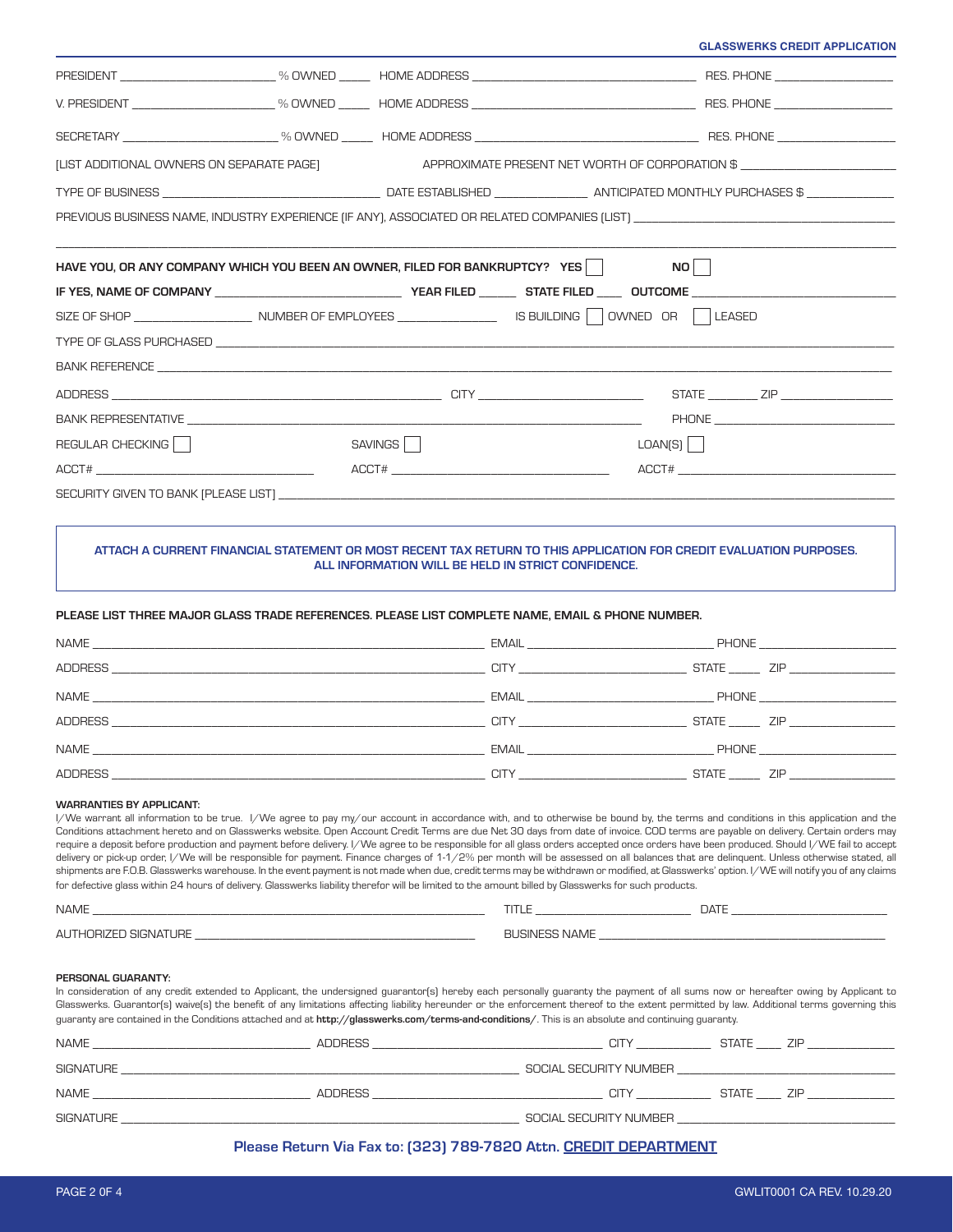## GLASSWERKS LA INC. STANDARD TERMS AND CONDITIONS

## 8600 RHEEM AVE., SOUTH GATE CA 90820

1. Terms and Conditions Govern. All sales by Glasswerks LA, Inc. a California corporation, and/or its divisions or subsidiaries (hereinafter alternatively referred to collectively as "Glasswerks" or "Seller" to any buyer ("Buyer") shall be governed exclusively by these Glasswerks LA, Inc. Standard Terms and Conditions ("This Agreement"). The provisions of all purchase orders from Buyer, except for the quantity and description of the products, shall be deemed null and void. All sales are final. No agreement between Glasswerks and Buyer shall create a third-party beneficiary agreement. No general contractor or other third party may rely upon performance of This Agreement by Glasswerks.

2. Price. No verbal quotations shall be binding, until or unless confirmed by Glasswerks in a written quotation, confirmation, or invoice and then the provisions of This Agreement shall constitute the sole, exclusive, and entire agreement. Unless otherwise specified in writing and signed by an officer of Seller, a written price quote ("Quote") is valid for a period of 90 days subject to Seller's right to withdraw the Quote if the price is affected by circumstances beyond Seller's control. The reference number on the Quote must appear on Buyer's Purchase Order to receive the quoted price. Seller will not assume the costs for items or methods not specifically indicated on the Quote. Price is subject to final review and specifications at the time of order. Yields may affect pricing at the time Buyer's order is placed and/or released for production. Energy surcharge is a variable factor adjusted quarterly and will be charged at the rate in force at the time Purchase Order is received.

3. Taxes. Prices on the products specified herein are exclusive of all taxes and other levies of taxing authorities, including, but without limitation, taxes on manufacture, sales, receipts, occupation or use. Wherever applicable as determined by Seller, such tax or taxes will be added to the purchase price as a charge to be paid by Buyer. Buyer is responsible to pay any taxes and any customs duties, fees, and tariffs. In the event Seller is required to pay any such taxes, Buyer shall immediately reimburse Seller.

4. Delivery. Delivery or shipping dates, if any, set forth in the Purchase Order are approximate only, non-binding and merely represent Seller's best estimate of the time required to make delivery or shipment. Yields and availability of some products may affect delivery dates at the time Buyer's order is placed and/or released for production. Seller's obligations hereunder may also be dependent upon Seller's ability to obtain the necessary raw materials, parts, and other components. Seller will not be liable for any loss or expense (consequential, liquidated or otherwise) incurred by Buyer or Buyer's end customers as a result of any delay in delivery for any reason other than arbitrary refusal by Seller to perform. Delivery is subject to compliance with all U.S. export rules and regulations and Buyer shall comply with the foregoing, including providing all necessary information, documents and certifications required by law. Buyer is cautioned to make allowance for delays. SELLER shall not be liable to Buyer, nor to anyone else, for delays regardless of the cause of the delays.

5. Inspection and Acceptance. Buyer shall inspect each order of products upon receipt thereof. If Buyer determines that a product is nonconforming or defective (a "Rejected Product") (provided that such non-conformity or defect did not result from damage caused after shipment by Seller), then Buyer shall deliver written notice to Seller by the 2nd day following receipt of the product setting forth the alleged reason for the Rejected Product, date of purchase, date of receipt, and invoice number. Buyer shall return the Rejected Product at its cost to Seller. Unless Buyer provides Seller with such written notice by such 2nd day, then such products shall be deemed finally inspected and accepted by Buyer. If Seller examines such Rejected Product to its satisfaction and determines that such damage or defect exists, and was not caused by the negligence, misuse, improper storage, or other accident of Buyer or any third party, then Seller shall replace such Rejected Product or issue a credit for the sales price of such Rejected Product. Any claim of Buyer related to damage during shipping or delivery should be made directly to the carrier (unless delivery was made by Seller). Seller's invoice or shipping list delivered with the products, when signed by any employee of Buyer, shall be deemed accurate and binding on Buyer, and an acceptance of the products.

6. Payment. Unless otherwise agreed in writing by Seller, Buyer shall submit, with each Purchase Order, payment in full of the invoice price for the Purchase Order plus anticipated shipping, sales, use, excise or similar taxes and anticipated customs duties, imposts, tariffs or other charges for such Purchase Order. All payments shall be made in U.S. Dollars. If Seller expressly agrees in writing to "net 30-day payment," payment for products purchased hereunder shall be Net 30 days from the date of the applicable invoice. All orders are subject to approval of Seller's credit department. Seller may, at any time, require payment in advance or satisfactory security for payment of an invoice when due. Buyer will not withhold payment or the purchase price of products or any other amount payable to Glasswerks in connection with this document in the event of a dispute between Buyer and Seller.

7. Freight. Buyer shall specify the mode of delivery in Buyer's Purchase Order. Glasswerks will replace any product(s) damaged during the delivery of product(s) using Glasswerks' vehicles. Glasswerks shall not be responsible for loss, damage, or delay caused by Buyer's use of contract or common carriers. Buyer will be responsible for filing and recovering on any and all freight damage claims. Buyer is responsible for discovering concealed freight damages. Glasswerks will not be responsible for such damage. Risk of loss shall transfer to Buyer upon delivery of products to a common carrier, to Buyer's place of business, to Buyer's employees or agents, to a job site, or to any other location specified by Buyer.

8. Product Suitability. Buyer is solely responsible for determining whether a product purchased from Glasswerks is suitable for Buyer's needs or application. Glasswerks makes no warranties regarding suitability of product(s) for Buyer's needs. Glasswerks will not, by responding to requests for or otherwise providing information or opinions, assume any responsibility for the design or suitability of the Buyer's product(s) in the proposed application. Buyer will at all times be responsible for determining the suitability of Glasswerks' or Glasswerks' affiliates' information, opinions, processes, products and services for use in Buyer's own applications and for identifying and performing to the Buyer's satisfaction all quality control tests and analyses necessary to assure that the Buyer's products and services will be safe, acceptable and suitable for use under end-use conditions.

**9. Default by Buyer.** If Buyer fails to pay the purchase price or any other sums in full when due, or if Buyer fails to observe, keep or perform any other provision of these Terms and Conditions, Seller shall have the right to exercise any one or more of the following remedies: (a) withhold further deliveries; (b) terminate any and all contracts with Buyer upon oral or written notice; (c) recover all sums then accrued or thereafter accruing, under the Purchase Order; (d) take possession of any or all products without demand or notice, wherever same may be located, without court order or process of law, and Buyer hereby waives any or all damage occasioned by such taking of possession; and/or (e) pursue any other remedy at law or in equity (without bonding therefor), including, but not limited to, recovering loss of profit damages and all damages resulting from the condition of the products and Buyer's breach. Buyer authorizes Seller to offset against any amount which Seller owes to Buyer, any amount which Buyer owes to Seller. All amounts that are not paid when due bear interest at the rate of 1.5% per month. Buyer shall be liable for all collection costs, including reasonable attorneys' fees and costs, and costs of any collection service. All such remedies are cumulative, and may be exercised separately or concurrently.

10. WARRANTY. THERE ARE NO EXPRESS WARRANTIES EXCEPT AS SET FORTH IN THESE TERMS AND CONDITIONS AND SELLER EXPRESSLY DIS-CLAIMS ALL OTHER WARRANTIES, WITH REGARD TO PRODUCTS SOLD BY GLASSWERKS, WHETHER EXPRESS, IMPLIED OR STATUTORY, INCLUDING ANY WARRANTY OF MERCHANTABILITY OR FITNESS FOR A PARTICULAR PURPOSE, Unless otherwise limited or extended by Glasswerks in writing, products sold by Glasswerks are warranted to be free from manufacturing defects for one (1) year from date of shipment to Buyer. The sole obligation of Glasswerks under this warranty is to repair, or at its option, replace defectively manufactured product(s) without charge to Buyer within the warranty period. No other remedies are available. NO WARRANTY IS MADE BY GLASSWERKS **WITH RESPECT TO:** [a] Defectively manufactured product(s), notice of which is not provided within the applicable warranty period; (b) Failure of the product(s) due to misapplication, lack of proper maintenance, improper installation, failure to follow technical literature or instructions, abnormal conditions of temperature, moisture or dirt, rough handling, job site/ window or glass cleaning scratching